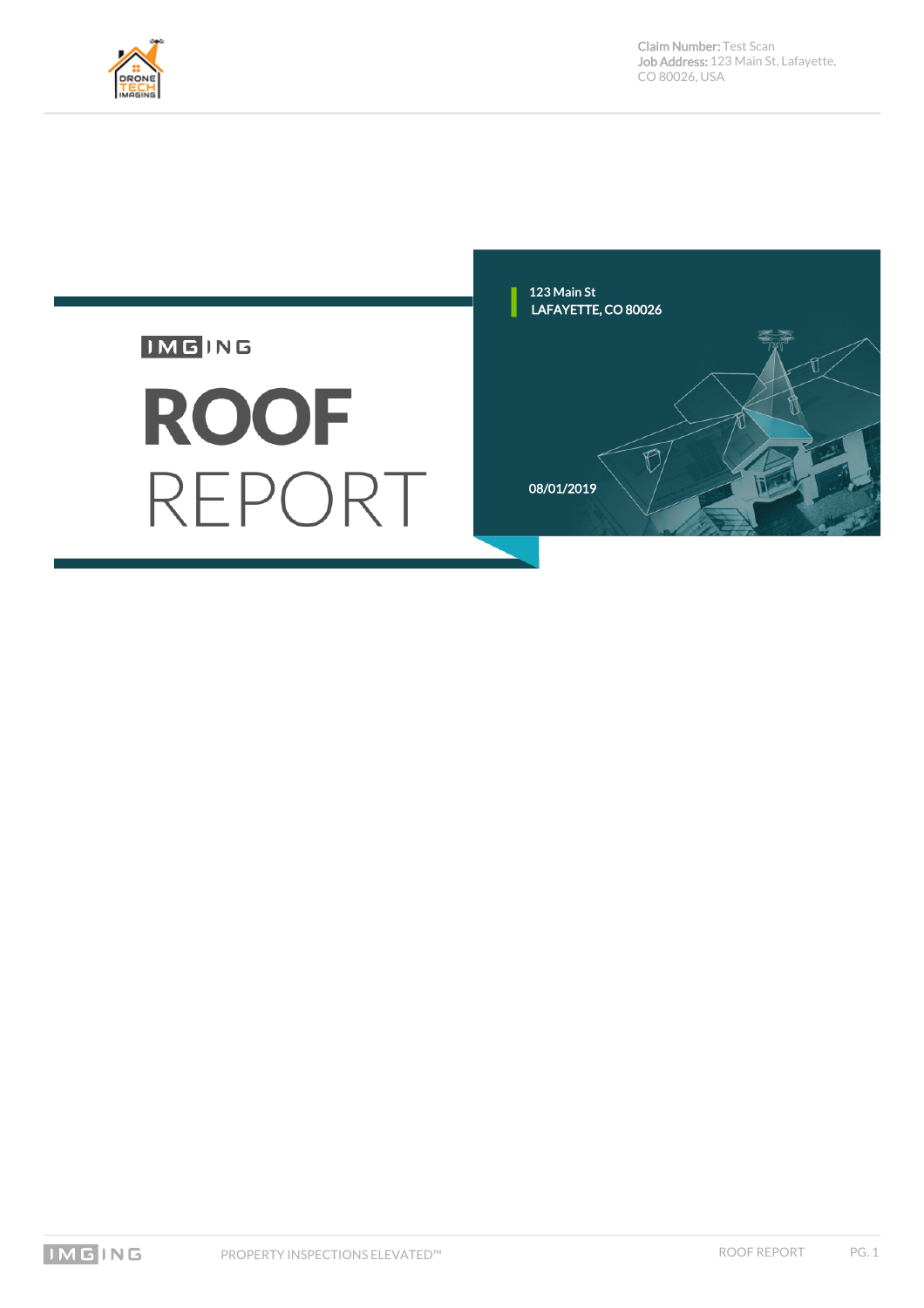

# **Contents**

| Area Diagram  6        |  |
|------------------------|--|
| All Roof Facets 7      |  |
|                        |  |
| Flight Information  10 |  |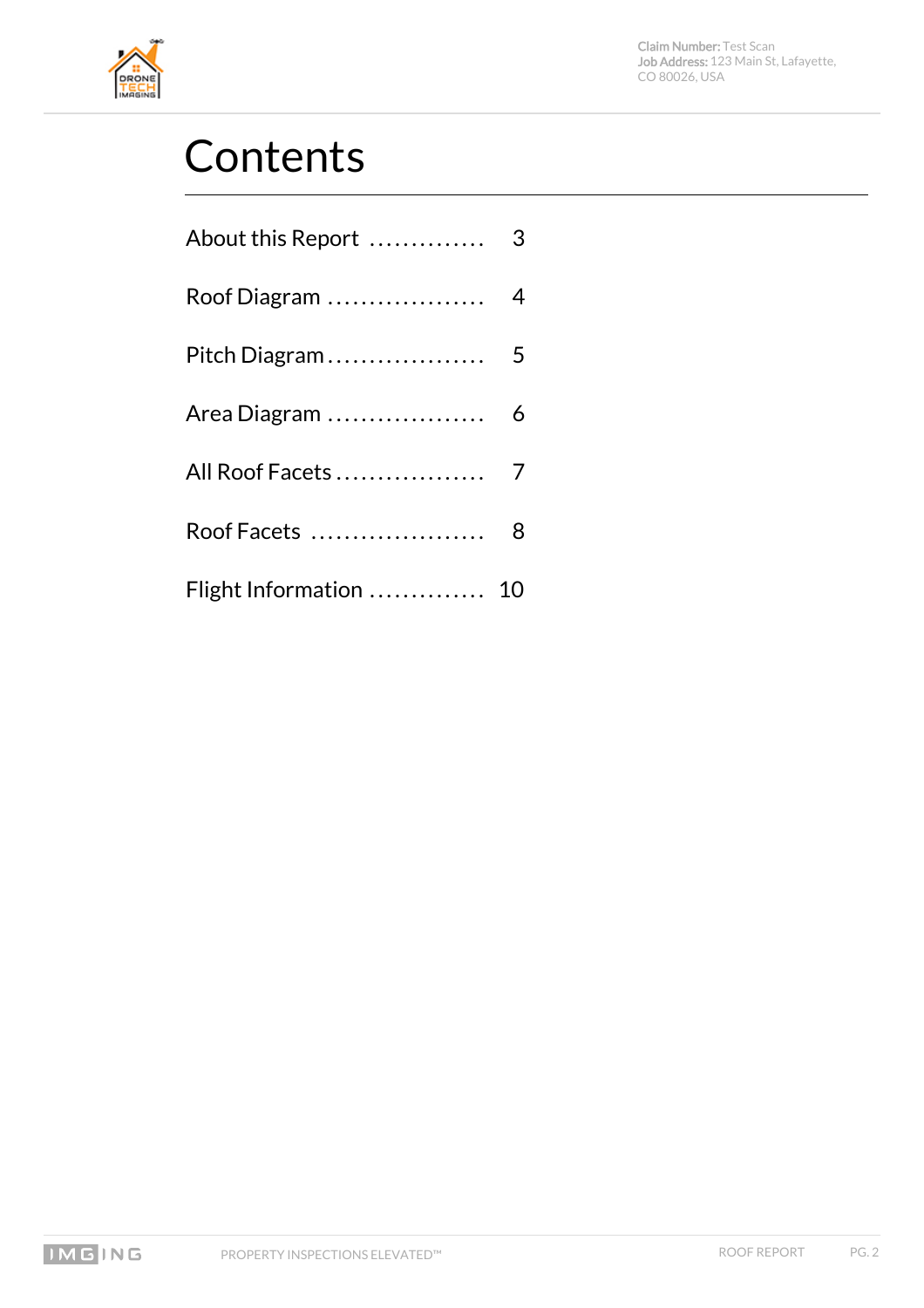<span id="page-2-0"></span>

#### About this Report



Total Roof Area 1660 ft2

Predominant Pitch 7/12

Total Ridge Length (Count) 54' 10" (5)

Total Flashing Length (Count) 49' 4" (5)

Total Rake Length (Count) 124' 3" (12)

Total Valley Length (Count) 20' 1" (2)

Total Roof Facets 7

Total Drip Edge Length (Count) 254' 8" (20)

Total Hip Length (Count) 0' 0" (0)

Total Step Flashing Length (Count) 17' 9" (6)

Total Eave Length (Count) 130' 5" (8)

Total Parapet Length (Count) 0' 0" (0)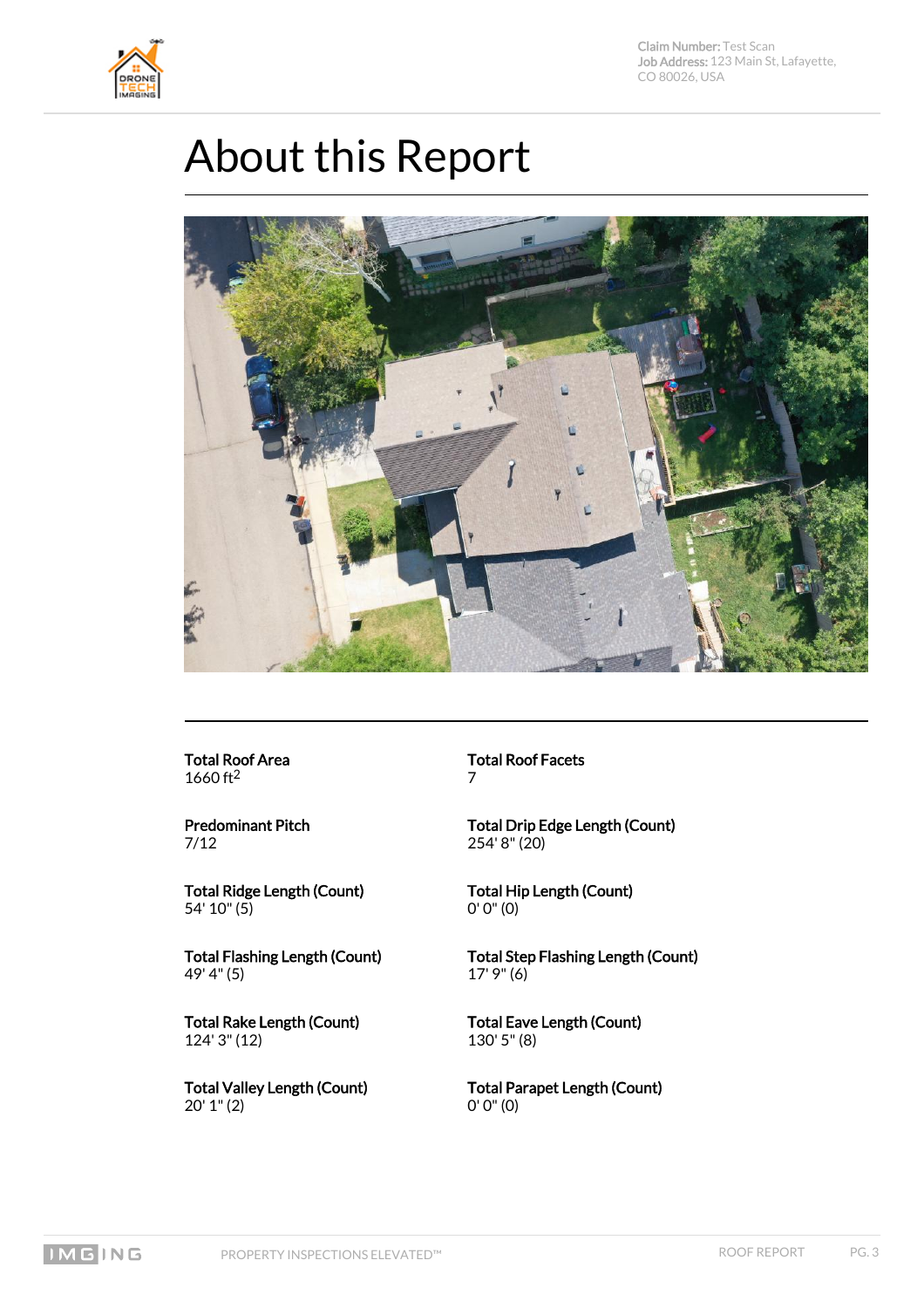

# Roof Diagram

<span id="page-3-0"></span>

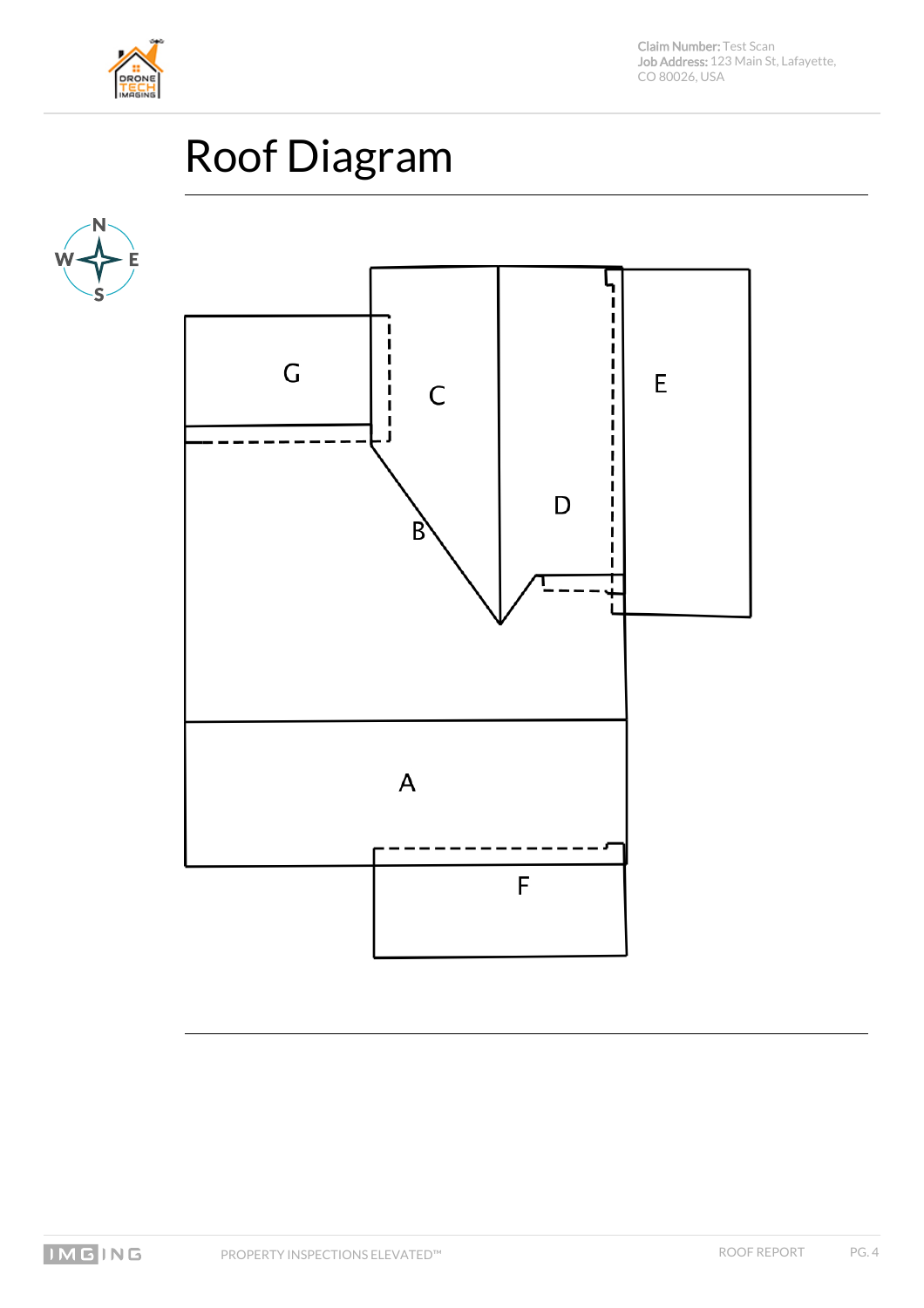

# Pitch Diagram

<span id="page-4-0"></span>



Pitch Breakdown:  $7/12$ : 1255 ft<sup>2</sup> (75.63%)  $10/12$ :  $404 \text{ ft}^2 (24.37%)$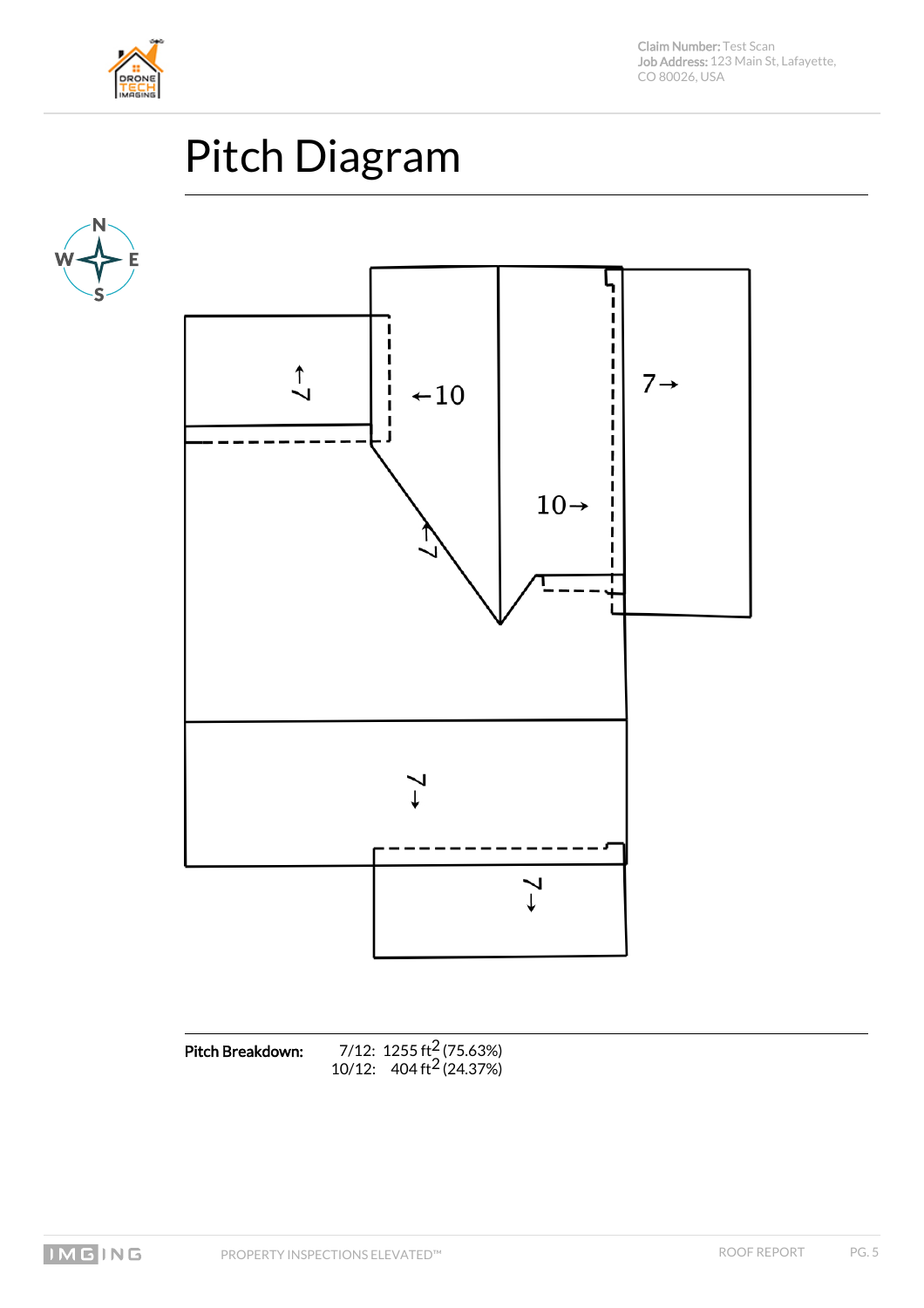

# Area Diagram

<span id="page-5-0"></span>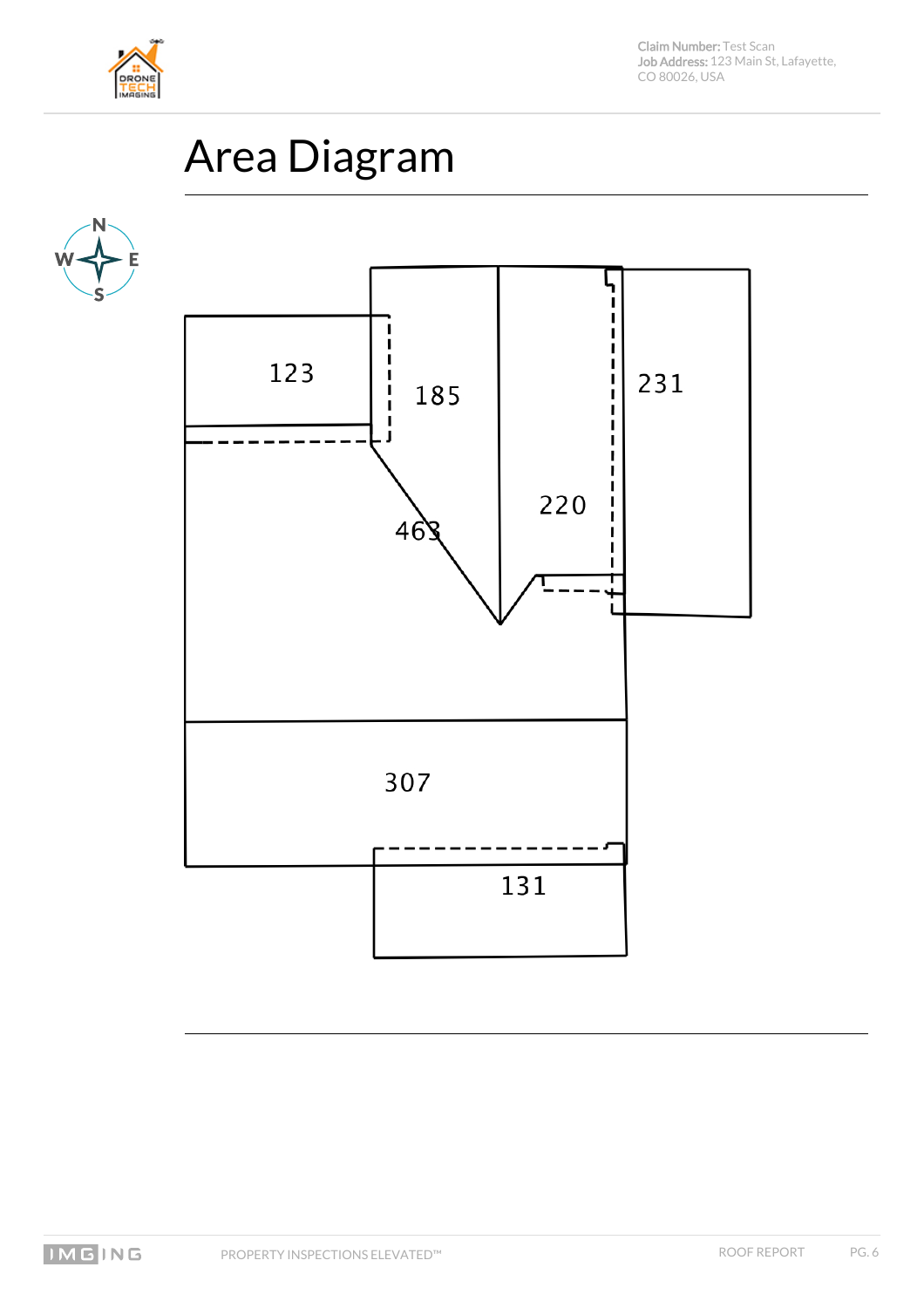



### **All Roof Facets**

<span id="page-6-0"></span>



#### All Roof Facets

|                         |                   | <b>Total Count</b>                                                         | <b>Total Lengths</b> | <b>Facets</b>            | 7                    |
|-------------------------|-------------------|----------------------------------------------------------------------------|----------------------|--------------------------|----------------------|
|                         | <b>Ridges</b>     | 5                                                                          | 54' 10"              | <b>Total Area</b>        | 1660 ft <sup>2</sup> |
|                         | <b>Hips</b>       | $\Omega$                                                                   | 0'0''                | <b>Predominant Pitch</b> | 7/12                 |
|                         | <b>Valleys</b>    | 2                                                                          | 20'1"                | <b>Waste Percentage</b>  | $\Omega$             |
|                         | <b>Flashings</b>  | 5                                                                          | 49'4"                | Area                     | 1660 ft <sup>2</sup> |
|                         | Step Flashings 6  |                                                                            | 17'9''               | <b>Squares</b>           |                      |
|                         | <b>Rakes</b>      | 12                                                                         | 124'3"               |                          | 16.60                |
|                         | <b>Eaves</b>      | 8                                                                          | 130'5"               |                          |                      |
|                         | <b>Drip Edges</b> | 20                                                                         | 254'8"               |                          |                      |
|                         |                   |                                                                            |                      |                          |                      |
| <b>Pitch Breakdown:</b> |                   | 7/12: 1255 ft <sup>2</sup> (75.63%)<br>10/12: $404 \text{ ft}^2 (24.37\%)$ |                      |                          |                      |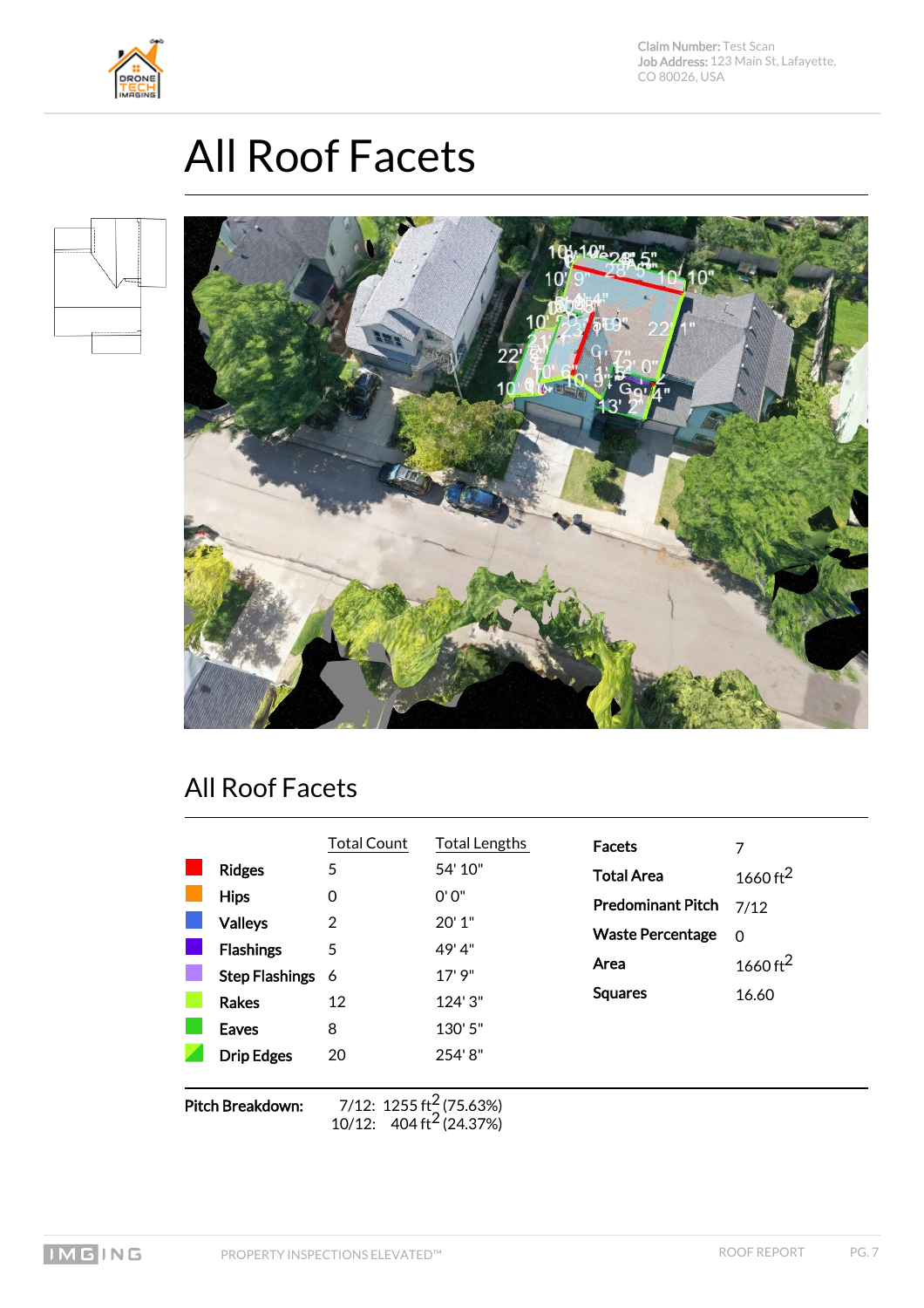

#### <span id="page-7-0"></span>Roof Facets

| A            |                  |                                   | Total #          | <b>Total Lengths</b> | <b>Total Area</b>       | $307 \text{ ft}^2$ |
|--------------|------------------|-----------------------------------|------------------|----------------------|-------------------------|--------------------|
|              |                  | <b>Ridges</b>                     | $\mathbf{1}$     | 28'5"                | Pitch                   | 7/12               |
|              | --------         | <b>Hips</b>                       | $\boldsymbol{0}$ | 0'0''                | <b>Waste Percentage</b> | $\mathbf 0$        |
|              |                  | <b>Valleys</b>                    | $\boldsymbol{0}$ | 0'0"                 | Area                    | $307 \text{ ft}^2$ |
|              |                  | <b>Flashings</b>                  | $\boldsymbol{0}$ | 0'0"                 | <b>Squares</b>          | 3.07               |
|              |                  | <b>Step Flashings</b>             | $\boldsymbol{0}$ | 0'0"                 |                         |                    |
|              |                  | <b>Rakes</b>                      | $\overline{2}$   | 21'8''               |                         |                    |
|              |                  | <b>Eaves</b>                      | $\mathbf{1}$     | 28'5"                |                         |                    |
|              |                  | <b>Drip Edges</b>                 | 3                | 50'0"                |                         |                    |
| B            |                  |                                   | Total#           | <b>Total Lengths</b> | <b>Total Area</b>       | $463 \text{ ft}^2$ |
|              |                  | <b>Ridges</b>                     | $\mathbf{1}$     | 28'5"                | Pitch                   | 7/12               |
|              |                  | <b>Hips</b>                       | $\mbox{O}$       | 0'0"                 | <b>Waste Percentage</b> | $\mathbf 0$        |
|              |                  | <b>Valleys</b>                    | $\overline{2}$   | 20' 1"               | Area                    | $463 \text{ ft}^2$ |
|              |                  | <b>Flashings</b>                  | $\boldsymbol{0}$ | 0'0"                 | <b>Squares</b>          | 4.63               |
|              |                  | <b>Step Flashings</b>             | $\mathbf{1}$     | 1'7''                |                         |                    |
|              |                  | <b>Rakes</b>                      | $\overline{2}$   | 32' 10"              |                         |                    |
|              | -------------    | <b>Eaves</b>                      | $\overline{2}$   | 17' 9"               |                         |                    |
|              |                  | <b>Drip Edges</b>                 | 4                | 50'7"                |                         |                    |
|              |                  |                                   |                  |                      |                         |                    |
| $\mathsf{C}$ |                  |                                   | Total #          | <b>Total Lengths</b> | <b>Total Area</b>       | 185 $\rm ft^2$     |
|              |                  | <b>Ridges</b>                     | $\mathbf{1}$     | 23' 1"               | Pitch                   | 10/12              |
|              |                  | <b>Hips</b>                       | $\boldsymbol{0}$ | 0'0"                 | <b>Waste Percentage</b> | $\mathbf 0$        |
|              |                  | <b>Valleys</b>                    | 1                | 15' 9"               | Area                    |                    |
|              |                  | <b>Flashings</b>                  | $\boldsymbol{0}$ | 0'0"                 |                         | 185 $\rm ft^2$     |
|              |                  | <b>Step Flashings</b>             | $\mathbf 0$      | 0'0"                 | <b>Squares</b>          | 1.85               |
|              |                  | <b>Rakes</b>                      | $\mathbf{1}$     | 10' 9"               |                         |                    |
|              | ,,,,,,,,,,,,,,,, | <b>Eaves</b>                      | $\mathbf{1}$     | 11'5''               |                         |                    |
|              |                  | <b>Drip Edges</b>                 | $\overline{2}$   | 22'1"                |                         |                    |
| D            |                  |                                   | Total #          | <b>Total Lengths</b> | <b>Total Area</b>       | $220 \text{ ft}^2$ |
|              |                  | <b>Ridges</b>                     | 1                | 23'1''               | Pitch                   | 10/12              |
|              | --------         | <b>Hips</b>                       | $\mathbf 0$      | 0'0"                 | <b>Waste Percentage</b> | $\mathbf 0$        |
|              |                  | <b>Valleys</b>                    | 1                | 4' 4''               | Area                    |                    |
|              |                  | <b>Flashings</b>                  | $\overline{2}$   | 1'1''                |                         | $220 \text{ ft}^2$ |
|              |                  | <b>Step Flashings</b>             | $\overline{2}$   | $6'0''$              | <b>Squares</b>          | 2.20               |
|              |                  | <b>Rakes</b>                      | $\overline{2}$   | 11' 11"              |                         |                    |
|              | ,,,,,,,,,,,,,,,, | <b>Eaves</b><br><b>Drip Edges</b> | 1                | 21'1''               |                         |                    |